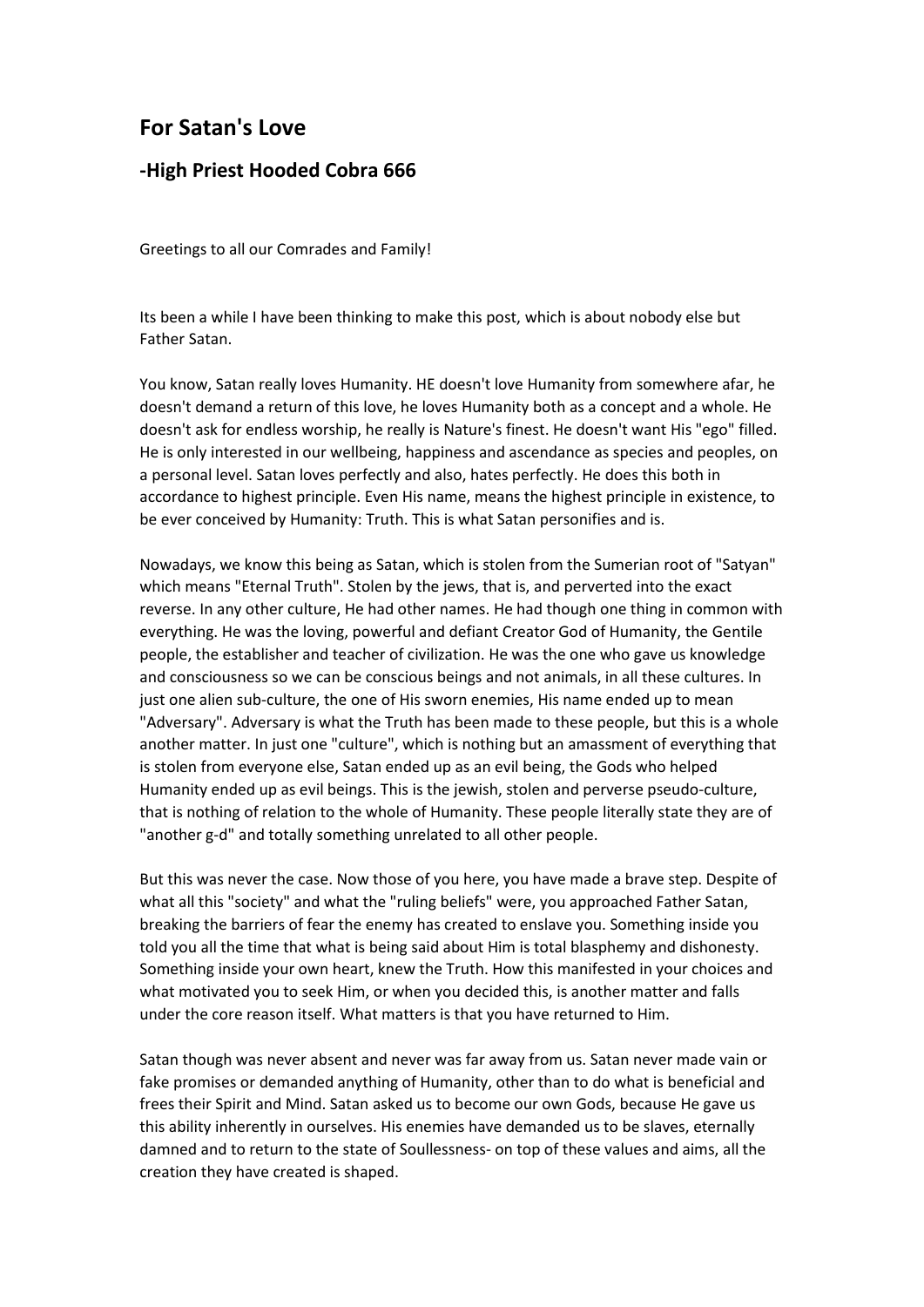I know from within me that many of you here, you have been alone, you may have been weak and frail, as this world strikes ruthlessly to break down everyone and put them under either subservience, slavery or to totally crush down their Soul. You have had a Soul in the midst of a Soulless world, a sense of Justice in a world unjust and of course, something inside you that was free inside this world of programmed slavery. Many even have been crushed to the point that they have been drained of even the Will to live. But Satan did not give you up, and He called you from within you. His call has a reason. Have you ever closed your eyes to listen to this reason, only to just feel it, only to just know Him? Without any expectations, without any desire to exalt one's vanity, position or anything other we have learned that "matters".

There are things that matter way, way more. What makes you an exalted creature has already happened: You embraced the Truth, in an age where the lies are ruling. This was a highlight in one's life and it should be treated with the same respect. For those who don't realize this, then, I have nothing but pity about their chained mind. As for others who have... We are all here moving defiantly against murderous and treacherous lies, steadfastly in the road of Truth. What motivates one deep down, but the love of Power, Truth and Light? Nothing else.

So many people say that Satan is about Darkness. While everything is under Him, including Darkness, so many do forget that after the Darkness, in the Magnum Opus, comes the Light. Satan is about this Light, eternal life. His title as Lucifer in all cultures testifies the same thing. So many enemies lie and claim of this, in the attempt to steal this from Humanity and confuse Humanity. They are investing their time in creating multitudes of lies, so that the people will be lost and never advance. They are attacking and blinding His Children in the attempt to harm our Creator, but because this is impossible, they just want to enslave what Humanity is capable of. For us here who know of Satan's Light, of Satan's love, everything is clear. We can see through all these vain promises, attempts and purposeless and unintelligent attempts of the enemy to enslave Humanity and its consciousness to an animal level. We can see the layers of this disgusting work. We can recognize its forms and our eyes have been opened. Above all, we have taken a decision: To Spiritually Act on What we SEE.

You know, the enemy supposedly, "owns" this world for this while. As Asmodeus stated, this time will be short. How many people do you see being totally happy and loved deep down? Supposedly, this world is created about "love". But there is no love in this world in any serious and higher level. Its just relations of exploitation, savior complexes, wanna-be and desires about it, songs about it, hymns about it, its blackened with victimization, sadomasochism and fear, subservience and slavery- this is the love the enemy is teaching Humanity all along. Where are the actions and the knowledge on how to love correctly? How many people you can see and state that the Light of Truth lives within them?

Obviously no being that belongs to the enemy is to be listed in this. In their eyes you can see only fear. Fear and lack of knowledge or consequence guides all their actions. Even the war these programed robots are waging against Satan in anyway, is a war because of the "fear" of "God" or plain our sadomasochism and fear of their own "survival", and the program that reassures it. Nobody can state the same for Satan's Warriors. Satan's Warriors fight genuinely and from the Heart. Satan has touched brave and strong men to tears and made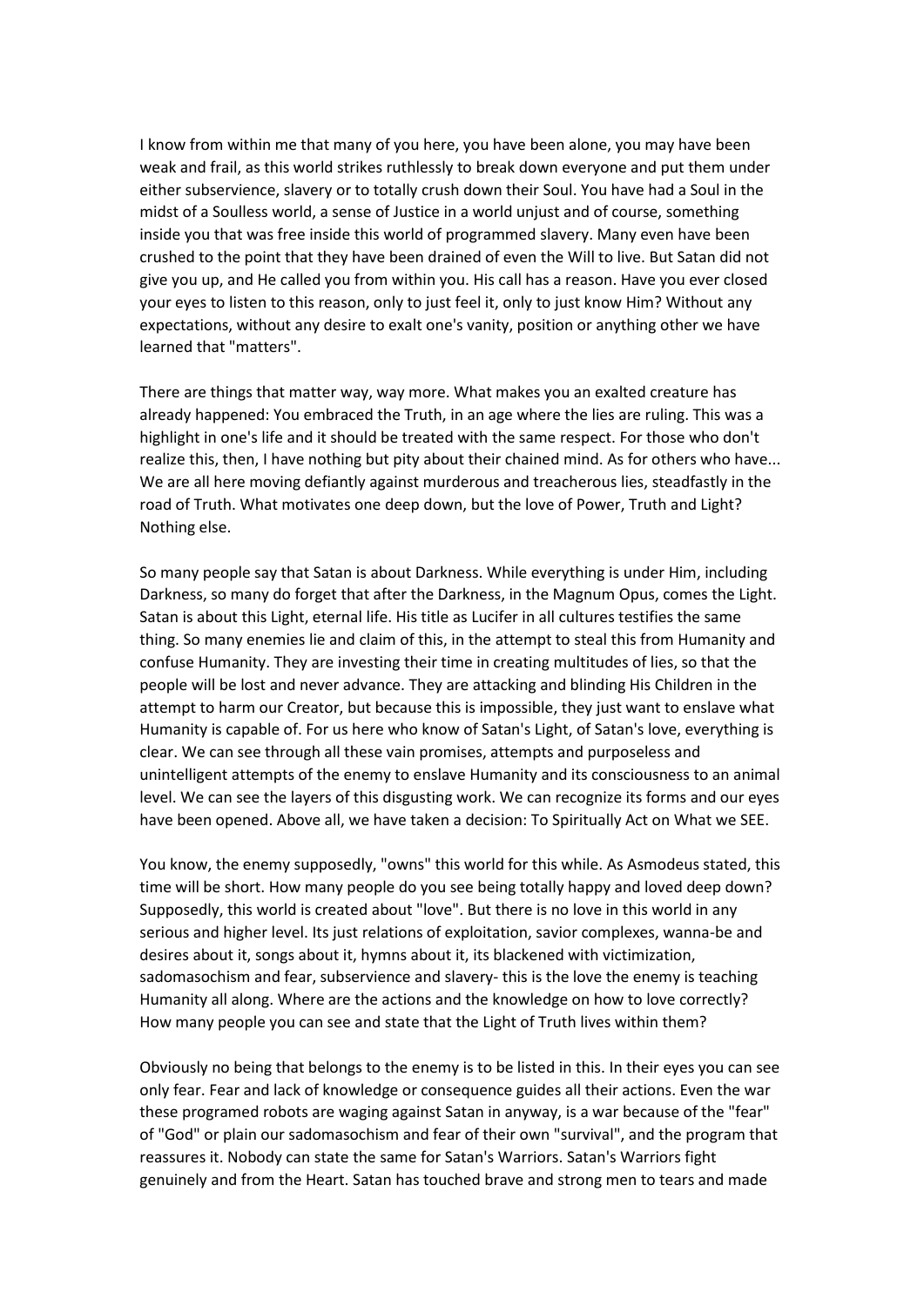them kneel to the ground from His overwhelming majesty. How many times has He sent His beloved Demons to help you out and raise you from the pits of everlasting darkness and torment? How many of you has Satan made better, healed and elevate yourselves?

Satan shows us His love. You don't need to believe in Him as this is beyond this relation. Satan wants you to have faith and conviction in yourself, for you are a piece of Him. He doesn't demand anything but of you to be happy, well versed, civilized and powerful. He doesn't offer anything but Power and Truth, which are centered within you. Satan is the Teacher of Teachers. Satan helps in moments least anticipated, in ways that most people cannot even understand or see, or outright and blatantly. Satan acts perfectly. Satan and the Gods are not dependent on "Our" worship, or anything of this nature. They are beyond this.

Even from all His enemies, which are so unworthy of Him, they all of course may doubt the existence of their "god" which is nothing but a low grade spiritual terrorist, but almost nobody is skeptical about Satan's existence. His love is not only some emotion or some sort of promise. Satan proved His love countless of times in History, with the epitome of it being that He helped elevate and ascend Humanity to a point that it will be able to stand on its own ground. Satan gave us the deepest depths of knowledge which is the Spiritual Knowledge.

Satan was the one who came down here and helped us implement this and put it into use. Satan is the one who gave Humanity the status to be more than Animals. And Satan's enemies are the ones who are trying to rob this from people. Satan showed us endless love. He loved us as we were and like a Father, He didn't focus on providing solely, but on making His children able to provide on their own, for themselves and their existence.

Despite of what is going on right now, in this befallen Epoch, Satan's name was once sung all over the world. In any Alias and any tradition, His essence reigned triumphant. His spirit was ascended and was giving eternal life to people. The people returned this love, not because Satan wanted this or demanded this, but because they felt as such. In my own dictionary, I love means I protect and it means I fight. Satan's enemies are the enemies of all those who have seen His honest heart and love. You already have the highest privilege a being can have, right in their hands. Satan doesn't just "love" anybody personally without a reason or a mutual return, but Humanity as a whole He is obviously defending endlessly. I can also tell you of one thing Satan hates. Satan hates the jews, for they have attacked and they have sworn to destroy what He has created and put into establishment- Humanity. Satan's name must be defended from all the jewish lies, as the blasphemy these beings have committed is beyond any word. To love someone means to stand by them, not in words, but in deeds.

So many are wandering around, purposelessly and asleep, without realizing what they are to do, that inside them sleeps the Gift of Satan's Providence. The Godhead. How many will die this day without the gift that you yourself have found? Does it take too much of a choice to realize, that this is the Greatest chance on can ever have? What have you done this day to seize this chance? Wake up and once and for all, realize that we have the GREATEST, STRONGEST AND MOST PROUD AND BEAUTIFUL GOD THERE IS!!

## SATAN IS KING!!!